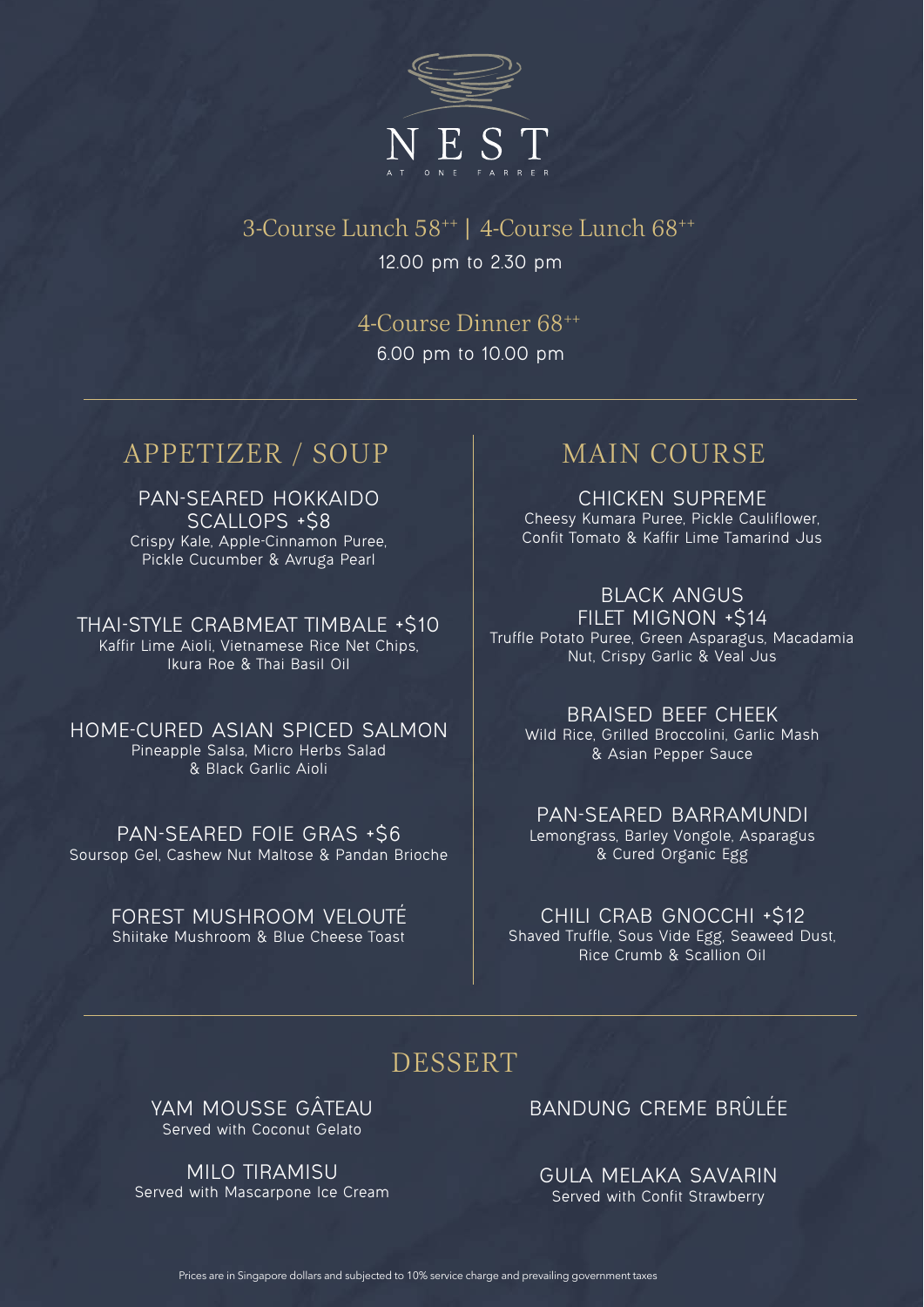# NEST AT ONE FARRER WINE LIST

### SPARKLING WINES & CHAMPAGNES

#### NV Dom Perignon **\$480**

Made from a blend of Chardonnay and Pinot Noir, expect aromas of almond and powdered cocoa on the nose that will gradually develop into hints of white fruit and dried flowers. Experience the champagne's maturity in the classic toasted notes that provides a rounded finish. On the palate, it treads a boundary between weightlessness and density, with a taste that elegantly lingers on a spicy note.

#### NV Krug Grande Cuvee **\$400**

Deep golden colour that bubbles fine and vivacious, predicting fullness and elegance. Aromas of flowers in bloom, ripe & dried fruit, marzipan, gingerbread, and citrus fruits. Flavour notes of hazelnut, nougat, barley, sugar, jellied citrus fruits, almonds, brioche, and honey.

### NV Egly-Ouriet Brut

#### Tradition **\$260**

Rich, resonant and expressive on the palate, but with freshness that is now part of the house-style. The Brut Tradition is wonderfully complete with notes of dried pear, smoke, crushed flowers, and chamomile. A finely knit mid-weight Champagne with wide appeal.

#### NV Bruno Paillard Brut **\$200**

Lively and vivacious, thanks to a low dosage of aromas on the nose that echoes in the mouth. Primary flavours of citrus, almonds, and toasted bread are soon joined by redurrant jelly and dark fruits like cherry, fig, and blackberry. The palate is full and long with an exceptionally clean finish.

#### NV Paul Goerg **\$140**

Straw-yellow in colour with hints of gold. Delicate and lasting mousse with fine and continuous bubbles. A subtle nose of acacia flowers and notes of citrus, ending with the rich flavor of yellow fruits and fried bananas. Perfectly balanced on the palate between the crispness of Chardonnay and the creaminess of Pinot Noir.

#### Le Contesse Prosecco Brut **\$26 (per glass) \$98 (per bottle)**

Soft straw-yellow colour with a refreshing bouquet, fruity aroma and a touch of golden apple, Willams pear, and white blossoms.

### WHITE WINES

#### Louis Jadot Chablis

#### Blanchot Grand Cru **\$340**

Bright colour with a hint of pale gold. This wine made from grapes grown on slopes with an eastern orientation has plenty of weight and a rich texture on the palate. The aromas are what you would expect from grapes picked at optimal ripeness, while the palate shows great balance.

*Chablis, France*

#### Chateau Latour-Martillac Blanc, Pessac-Leognan **\$280**

Intense and expressive on the nose with a variety of aromas starting with notes of lemon, apricots, white peaches, and verbena. The density and volume are backed by crisp acidity. The finish is complexed and fresh.

*Pessac-Leognan, France*

#### M. Chapoutier Organic Alsace Riesling Lieu-Dit Buehl **\$220**

Golden yellow colour with green tints, limpid and brilliant. Exhibits exotic fruit aromas such as pineapple and mango with a slight hint of mineral notes and blossoms conferred by the solar characteristics of south-facing slopes.

*Alsace, France*

#### Maison Chanzy Mercurey 1er Cru Clos Du Roy Blanc **\$210**

The wine has aromas and flavors of green apple and lemon. It is defined by its structure and expression of minerality. White Burgundy vinified in stainless steel tanks emphasizes its freshness while aging in French oak barrels lends accents of toast and vanilla. *Cote de Beaune, France*

### Villa Huesgan Riesling Enkircher

Steffensberg Rieling Kabinett **\$190** An aromatic nose with expressive fruits like apricot and peach, candied lemons, white lilies, and hints of mild herbs. Beautiful balance of sweetness and acidity, delicate and elegant with remarkable length. A classic from the Mosel and an elegant food match *Mosel, Germany*

#### Fournier Pere & Fils Sancerre L'Ancienne Vigne Blanc **\$180**

Known for its gold-green color, the nose is dominated by floral notes and assion fruit aromas. The palate is tense but balanced with boxwood and blackcurrant buds. A cellaring wine, renowned for its great regularity over the years.

*Pessac-Leognan, France*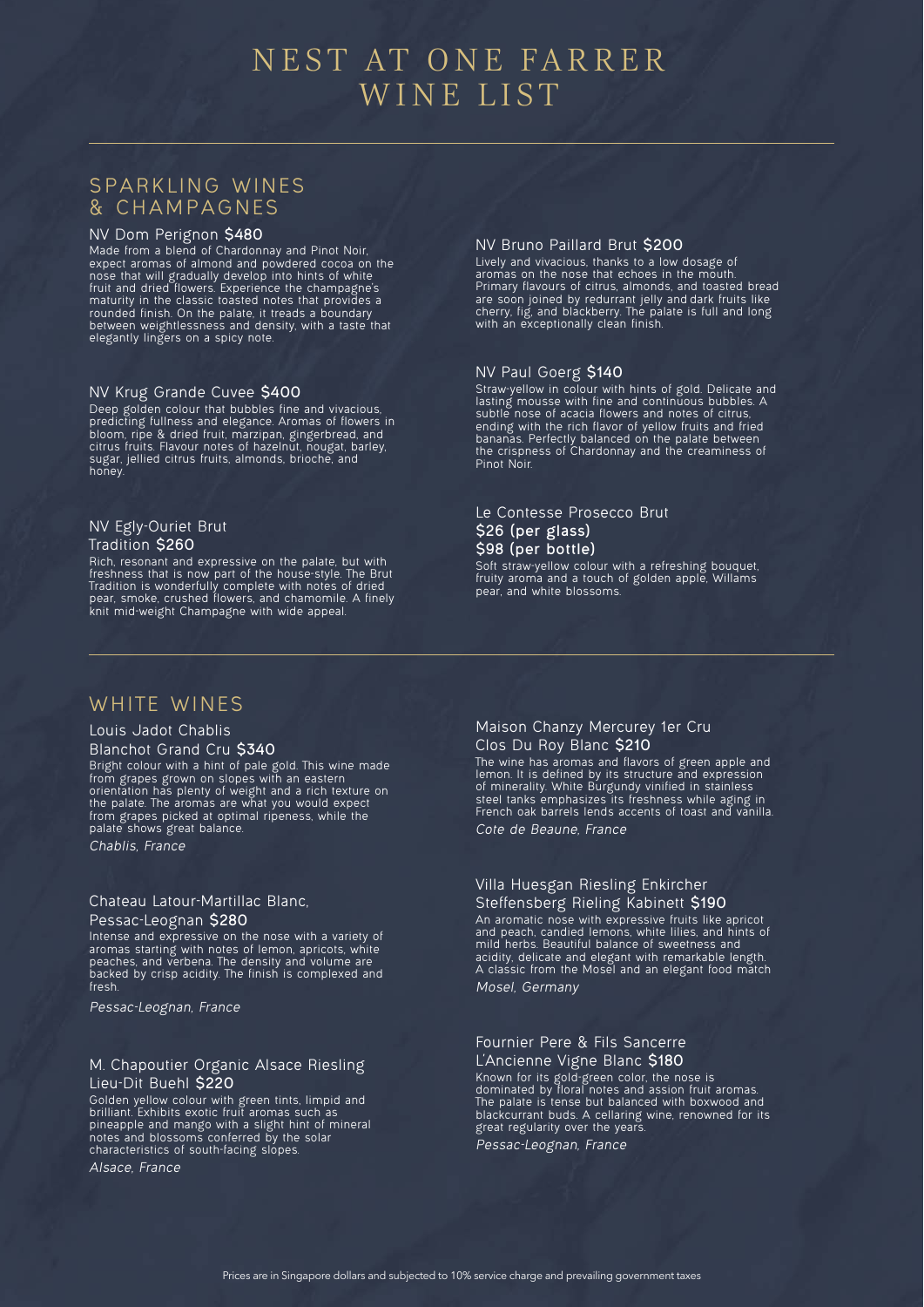#### Fournier Pere & Fil Pouilly-Fume Grand Cuvee **\$170**

The color is pale with golden highlights. Captivates the nose with the complexity of mangoes and blackcurrant bud aromas. The palate is opulent and **luscious** 

*Loire Valley, France*

#### Margan Chardonnay **\$160**

This wine has a lovely balance of savoury aromas, pure fruit, and refreshing acidity. The palate is rich and textured with a long lingering finish of citrus fruit. The oak is subtle giving a touch of spice and frames the fruit without overpowering. *Hunter Valley, Australia*

#### Tobia Blanco Fermentado De Barrica, Viura **\$145**

Clear and brilliant. Golden yellow color with metallic brightness and a greenish tint. Enjoy a stream of clean, fragrant, and intense aromas from citrus fruits, pineapple, and quince as well as smoky hints of cinnamon and vanilla. Fresh and pleasant entry into the mouth with good fullness and volume. Creamy and bulky with good acidity. Long and persistent aftertaste with scents of honey and citrus notes

*Rio, Spain*

### RED WINES

#### Louis Jadot Beaune 1er Cru Clos Des Ursules Rouge **\$350**

Beaune Premier Cru "Clos des Ursules" is a full, firm and rich wine. It is fine, with a slightly earthy bouquet and long, lush finish. A wine which perfectly balances elegance and power. It works harmoniously with delicate meat dishes as well as most cheeses. *Cote de Beaune, France*

#### Chateau Latour-Martillac Rouge, Pessac-Leognan **\$280**

Dark Colored and deep purple tints characterises aromas of black fruits and licorice, with light smoky notes. The wine offers a well-balanced and elegant structure. The mouth reveals silky tannins and a pleasant volume. The finale is long and intense. *Pessac-Leognan, France*

#### Bixio Poderi Amarone Classico **\$280**

Ruby red with light garnet reflections that intensify with aging. Features an intense characteristic scent with hints of red fruit jam and black cherry that closes with flavors of vanilla. It has a robust body with great impact yet harmonious with velvety notes of oak and toasted spices. The final note is characterised by a long persistence. *Veneto, Italy*

### M. Chapoutier Cotes du Roussillon

Domaine De Bila-Haut Selection **\$250** Garnet-red, deep, and brilliant with purple highlights. Approachable, expressive, and complexed on the nose with aromas of very ripe elderberry, blackberry, pepper, and garrigue. Features tight but silky tannins with strong spicy scents, a lot of richness, a good length and an ethereal finale.

*Languedoc-Roussillon, France*

#### Te Kairanga Estate Sauvignon Blanc **\$120**

Harmonious, lifted aromas full of tropical fruits, melon, and nectarine are balanced by floral and herbal notes. The palate is bright, smoothly textured and dry, with a lovely even flow of fresh crisp fruits and an elegant lingering acidity. This wine will pair beautifully with herb crusted snapper and couscous or an asparagus quiche.

*Martinborough, New Zealand*

#### Leopard's Leap, Chardonnay **\$18 (per glass) \$88 (per bottle)**

A lively combination of acidity and fruitiness. The palate reveals fresh red fruit flavours of cranberry, strawberry, and pomegranate accompanied by Pink Lady apple. The perfect aperitif and a versatile food companion to duck, Mediterranean cuisine, sushi, and an array of soft cheeses.

*South Africa*

#### Oscar Tobia Reserva, Tempranillo **\$240**

Bright and clean deep red cherry color with shades of garnet on the border. An intense and elegant stream of aromas first show fruits such as dried prunes, cherries, and liquorice. Followed by spicy notes like black pepper, cloves, and nutmeg with a hint of tobacco leaves over a smoky background of toffee. On the palate it is gentle, velvety, and voluminous. Meaty, full bodied, and unctuous. Provides a rounded feeling in the mouth, ripe with a long and lingering finish polished by tannins with a spicy after taste *Rio, Spain*

#### Lindsay The Summit Shiraz **\$240**

This premium Shiraz has a deep colour with purple red hues. Dense, plump and juicy dark berries on the nose are enhanced with a hint of spice on the palate. Matured for 24 months in French and American oak to give subtle vanilla characteristics; this full-bodied wine is long and fine on the palate, with soft chalky tannins that linger in the mouth. Enjoy now or cellar over the next 15 years.

*Barossa Valley, Australia*

#### M. Chapoutier Chateauneuf-du-Pape La Bernardine Rouge **\$210**

Features an intense crimson-red colour with complexed, yet subtle aromas. Strong scent of blackcurrant and plum is followed by roasted coffee and cinnamon, cherry and morello cherry. On the palate, a lingering taste of spicy and fruity aromas. *Rhone Valley, France*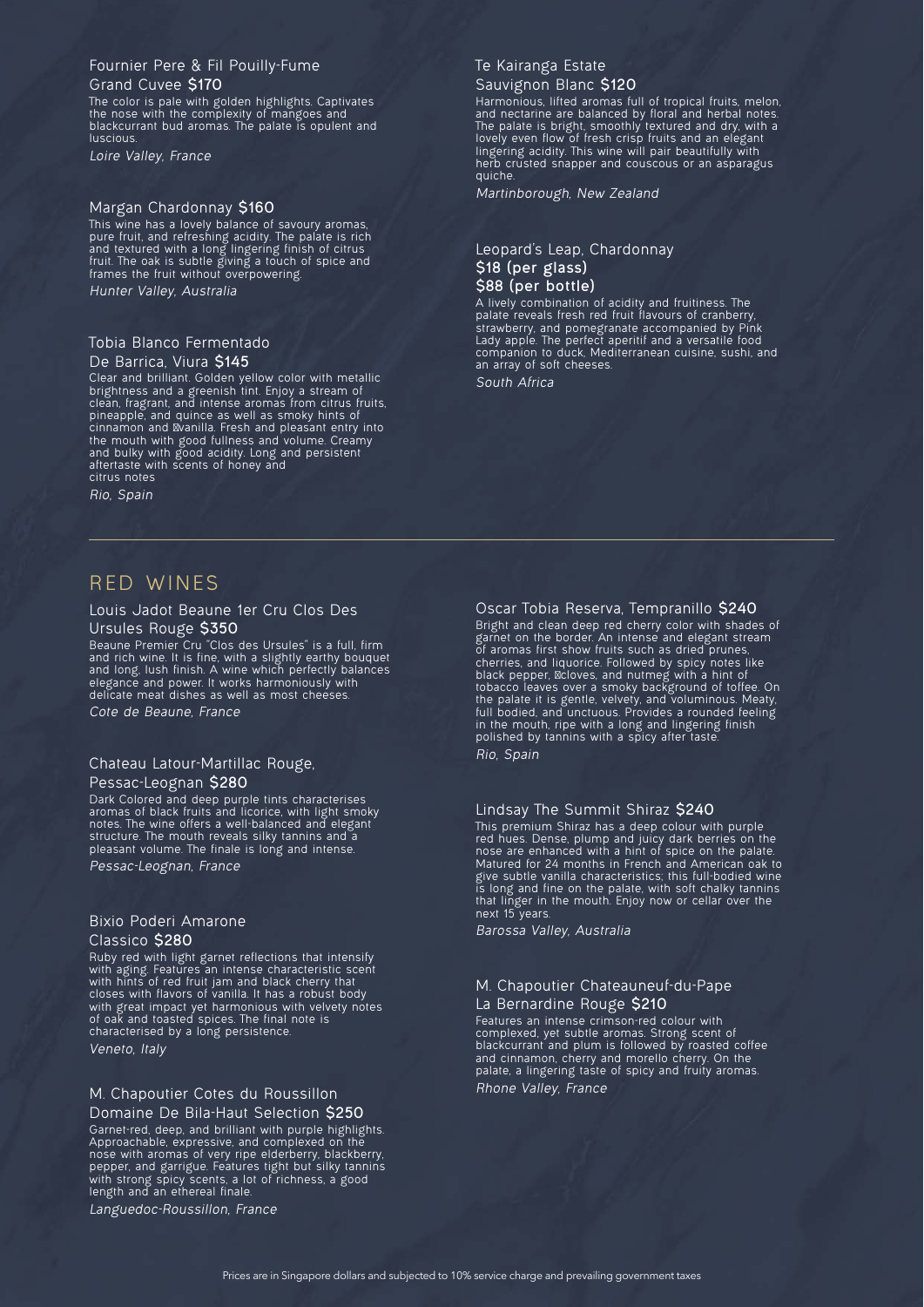#### Maison Chanzy Mercurey 1er Cru Clo Du Roy Rouge **\$200**

The red burgundy promises complexed aromas and flavors of the Pinot Noir with notes varying from red strawberries to black cherries with earth, spice, herbs, and flowers. It is typically a medium-bodied wine, with high acidity that allows it to age well and pair easily with a wide range of food.

*Cote de Beaune, France*

### Lagrave Martillac Rouge,

#### Pessac-leognan **\$180**

Garnet body with hints of violet. The nose is dominated by the aromas of red cherries, Redcurrants, and black berries. A lovely attack in the mouth, smooth with beautiful fruity notes lightly oaked. On the finish, a fine balance and soft tannins. This wine is best kept for 5 to 6 years. Enjoyed with steak, other grilled meats, or rich cheeses.

*Pessac-Leognan, France*

### Chateau Haut Saint-Brice,

St Emillon Grand Cru **\$170** Dark crimson in colour with purple flashes. The nose is dominated by aromas of ripe, almost jammy fruit. On

the palate, medium-bodied fruitiness comes through with smooth, well-integrated tannins, leading to a long, harmonious, and remarkably fine finish. *St Emillon, France*

#### Chateau Haut Caillou,

#### Lalande de Pomero **\$160**

Deep colour with flashes of crimson. The rich, clean nose combines the aromas of small red fruits and subtle oaky notes. Full-bodied on the palate with fine tannins and a marked texture.

*Pomerol, France*

### Stoney River Marlborough Pinot Noir **\$120**

A fruit driven, contemporary style Pinot Noir that shows excellent ripe fruit and supple texture. Elegant and fresh, the wine displays light strawberry, cherry and herbal fruit flavours, enhanced by a period of maturation in French oak. The ideal partner for pasta, light game, antipasto, and charcuterie. *Marlborough, New Zealand*

#### Leopard's Leap, Shiraz **\$18 (per glass) \$88 (per bottle)**

Medium-bodied with typical Rhône-style characteristics. Nose is lively with aromas of blackcurrant, blueberry and cherry intertwined with subtle whiffs of vanilla. Beautifully balanced palate with layers of dark fruit and oak spice flavours with a well-defined tannin structure ensuring a lingering aftertaste.

*South Africa*

### DESSERT WINE

#### 2003 Oremus Tokaji Aszu 6 Puttonyos **\$320**

Clean with intense gold colour. On the nose, there are floral aromas with fruity apricot and honey balsam. A balanced and structured taste with a lingering long finish.

*Tokaji, Hungary*

#### 2011 The King's Sticky End Noble Sauvignon Blanc **\$140**

Enticing and expressive on the nose with ripe peach, lychee, and fig alongside subtle nutty notes. Intensely concentrated flavours of honey and ripe nectarine with a citrus lift.

*Malborough, New Zealand*

#### 2011 Beelgara Botrytis Semilion **\$120**

Pale gold in colour. Nutty almond aromas are complemented by rich honeycomb, subtle French oak and orange rind characters. On the palate, appealing sugared-mixed citrus rind is deliciously balanced with sun-dried apricot characters and lingering soft oak.

*Riverina, Australia*

#### 2011 Quady Elysium **\$100**

An aroma of roses accompanied by dark fruit, cherry, and strawberry - balanced with fruit acidity to finish clean. On the nose, it is deep and very sweet with a hint of violets and candied fruits. *California, USA*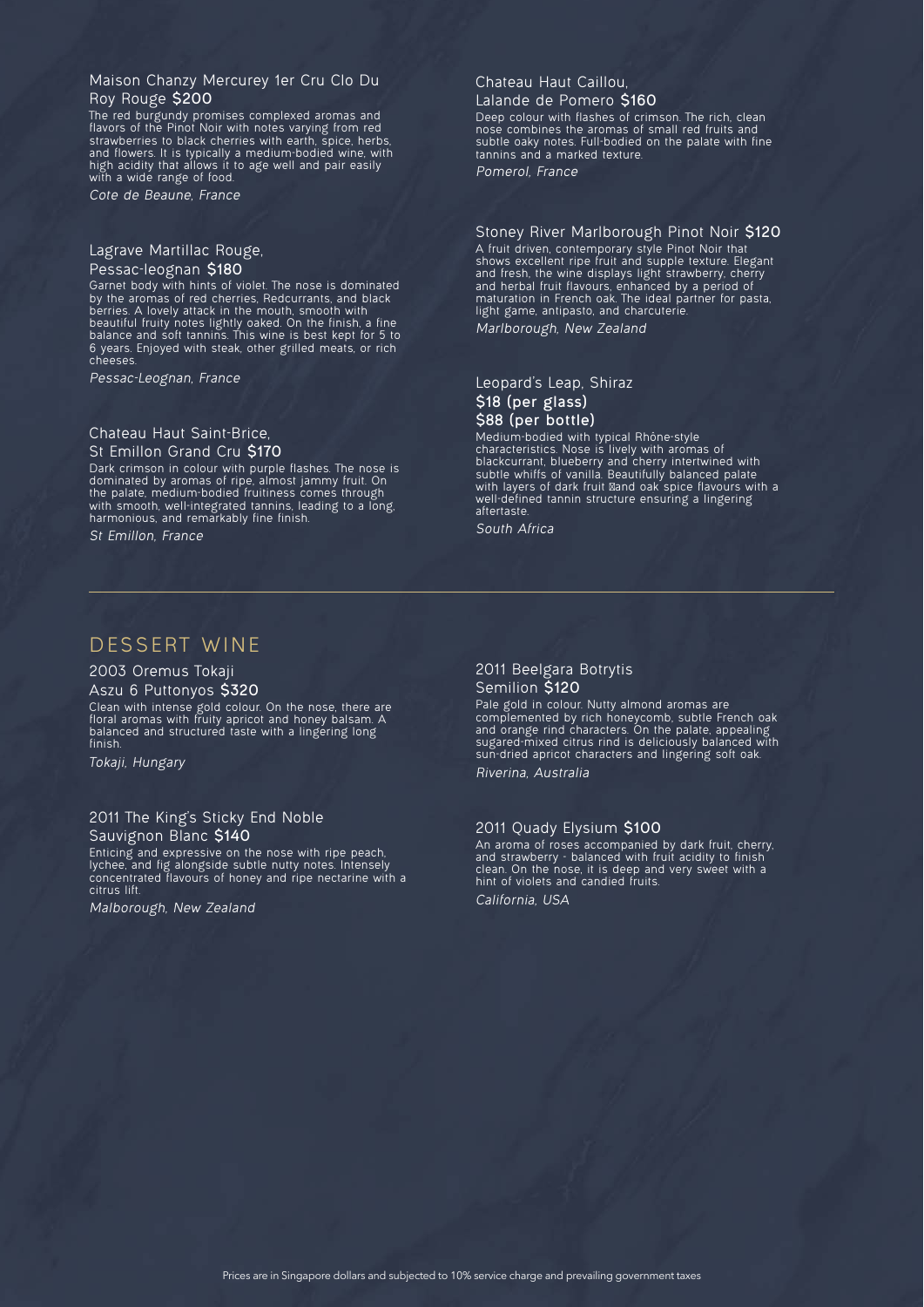### SCOTTISH SINGLE MALT WHISKEY

| Glenfiddich 18 yrs          | \$600 |
|-----------------------------|-------|
| Aberlour 16 yrs             | \$440 |
| Glenfiddich 15 yrs          | \$400 |
| Auchentoshan Three Wood     | \$380 |
| Aberlour 12 yrs Double Cask | \$360 |
| Glenmorangie Nectar D'or    | \$340 |
| Macallan 12 Sherry Oak      | \$320 |
| The Singleton               | \$260 |
| Glenmorangie Original       | S220  |

### TAIWANESE SINGLE MALT WHISKEY Kavalan King Car Whiskey **\$280**

#### JAPANESE SINGLE MAIT WHISKEY

| Hakushu 25yrs              | \$5,400 |
|----------------------------|---------|
| Mars Maltage 3 Plus 25     | \$2,000 |
| Hakushu 14 Single Cask     | \$1,800 |
| Karuizawa 1st Cask Release | \$1,100 |

## BLENDED WHISKEY

| Scottish Blended Whiskey<br>Johnnie Walker Blue | \$700 |
|-------------------------------------------------|-------|
| Royal Salute 21yrs                              | \$700 |
| Chivas Regal 18                                 | \$380 |
| Johnnie Walker Gold                             | \$280 |
| Chivas Regal 12                                 | \$180 |
| <b>Ballantine's Finest</b>                      | \$120 |

### B OURBON BLENDED WHISKEY

| Bourbon Four Roses<br>Single Barrel | \$280 |
|-------------------------------------|-------|
| <b>Blanton's Gold Edition</b>       | \$280 |
| Hudson Manhattan Rye                | \$280 |
| Bourbon Jack Daniel                 | \$200 |
| Wild Turkey                         | \$140 |
| Bourbon Jim Beam White Label        | \$120 |
|                                     |       |

### IRISH BLENDED WHISKEY

John Jameson **\$180**

### JAPANESE BLENDED **WHISKEY**

Ichiro's Mizunara Wood Reserve **\$540**